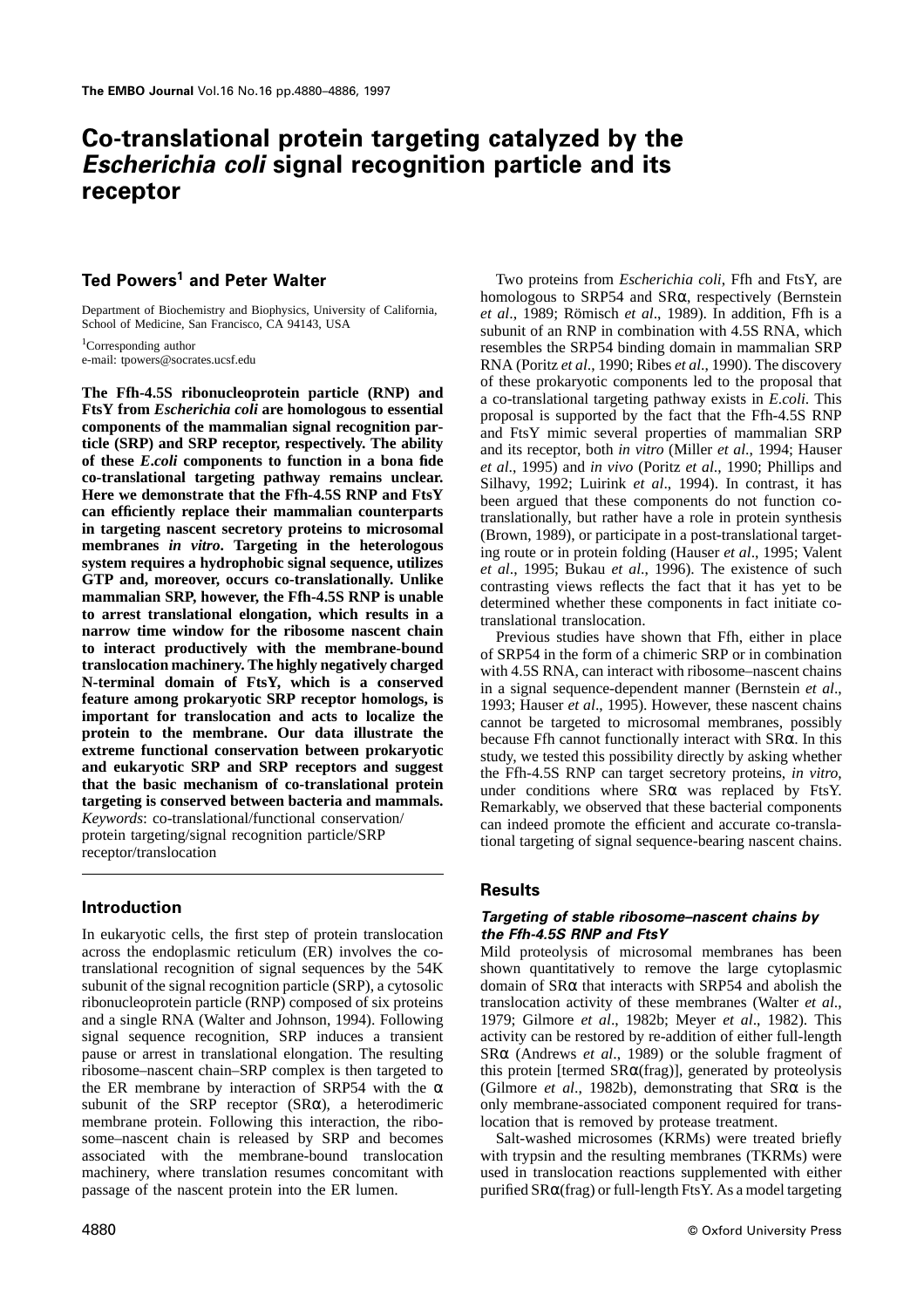

**Fig. 1.** Translocation of elongation-arrested nascent chains catalyzed by the Ffh-4.5S RNP and FtsY. (A) <sup>35</sup>S-labeled pPL86mer nascent chains were synthesized in the presence of the indicated components, chains were synthesized in the presence of the indicated components,<br>
followed by addition of puromycin and incubation at 37°C to allow<br>
trianslocation of full-length preprolactin catalyzed by the<br>
translocation of argete fragment is protected from subsequent digestion with proteinase K.

the presence of TKRMs and the Ffh-4.5S RNP alone demonstrated above for pPL86mer nascent chains, the (Figure 1A, lane 8). Remarkably, when FtsY was added, reaction was specific for the Ffh-4.5S RNP, as no prohowever, ~50% of pPL86mer was translocated (Figure cessing was observed when mammalian SRP was added 1A, lane 10). The reaction was specific for FtsY, as no instead to reactions containing FtsY (data not shown). In 1A, lane 10). The reaction was specific for FtsY, as no instead to reactions containing FtsY (data not shown). In processing was observed when  $SR\alpha(frag)$  was added addition, the processed form of prolactin was protected instead to reactions containing the Ffh-4.5S RNP (Figure from protease digestion (Figure 2C).<br>1A, lane 9). Similarly,  $SR\alpha$ (frag), but not FtsY, stimulated The generality of these results was translocation in reactions containing both TKRMs and fact that another preprotein, β-lactamase (Bla), was also SRP (Figure 1A, compare lanes 5 and 6). Both Ffh and translocated efficiently (~50% processing) in the presence 4.5S RNA were required for targeting, as no processing of the Ffh-4.5S RNP and FtsY (Figure 3A, left panel). was observed when either component was added alone Virtually no processing of yeast  $\alpha$ -factor (pp- $\alpha$ F) was (data not shown). Control experiments confirmed that the observed in the presence of the *E*.*coli* components, howappearance of processed pPL86mer nascent chains was ever, in contrast to its efficient targeting by mammalian dependent upon addition of puromycin (Figure 1B, com- SRP (Figure 3A, right panel). As pp-αF contains an only pare lanes 2 and 4). In addition, these processed nascent moderately hydrophobic signal sequence (Ng *et al*., 1996), chains were protected from protease digestion, confirming this difference suggests that Ffh may have a more strict that they had been translocated into the ER lumen (Figure dependency on signal sequence hydrophobicity. This situ-<br>1B, lane 7). From these results we conclude that the ation would be similar to that in veast, where pp- $\alpha$ Ffh-4.5S RNP can in fact promote the targeting and not recognized efficiently by SRP and is instead targeted translocation of a nascent secretory protein in the presence post-translationally (Ng *et al*., 1996). The requirement for of its cognate receptor. a hydrophobic signal sequence in Ffh-dependent targeting



## *Translocation of full-length preproteins*

To extend the above observations, we next asked whether substrate, we used the N-terminal 86 amino acid residues the bacterial components could catalyze translocation of of preprolactin (pPL86 mer), synthesized from a truncated full-length preprolactin (pPL), that is, under con of preprolactin (pPL86mer), synthesized from a truncated full-length preprolactin (pPL), that is, under conditions mRNA, to produce a stable ribosome–nascent chain com-<br>where targeting was coupled to ongoing protein synthe mRNA, to produce a stable ribosome–nascent chain com-<br>plex (Connolly and Gilmore, 1986). Following targeting, Indeed, in the presence of both the Ffh-4.5S RNP and plex (Connolly and Gilmore, 1986). Following targeting, Indeed, in the presence of both the Ffh-4.5S RNP and nascent chains were released from the ribosome by treat-<br>FtsY, significant translocation of pPL was observed (~50 nascent chains were released from the ribosome by treat-<br>ment with puromycin and their subsequent translocation processing at 50 nM FtsY) (Figure 2A, lane 6 and Figure ment with puromycin and their subsequent translocation processing at 50 nM FtsY) (Figure 2A, lane 6 and Figure was monitored by signal sequence cleavage (Figure 1). 2B): this activity reached a plateau of  $\sim$ 75% processi 2B); this activity reached a plateau of  $~15\%$  processing No significant translocation activity was observed in at a concentration of 100 nM FtsY (Figure 2B). As was the presence of TKRMs and the Ffh-4.5S RNP alone demonstrated above for pPL86 mer nascent chains, the reaction was specific for the Ffh-4.5S RNP, as no proaddition, the processed form of prolactin was protected

> The generality of these results was confirmed by the of the Ffh-4.5S RNP and FtsY (Figure 3A, left panel). ation would be similar to that in yeast, where pp- $\alpha$ F is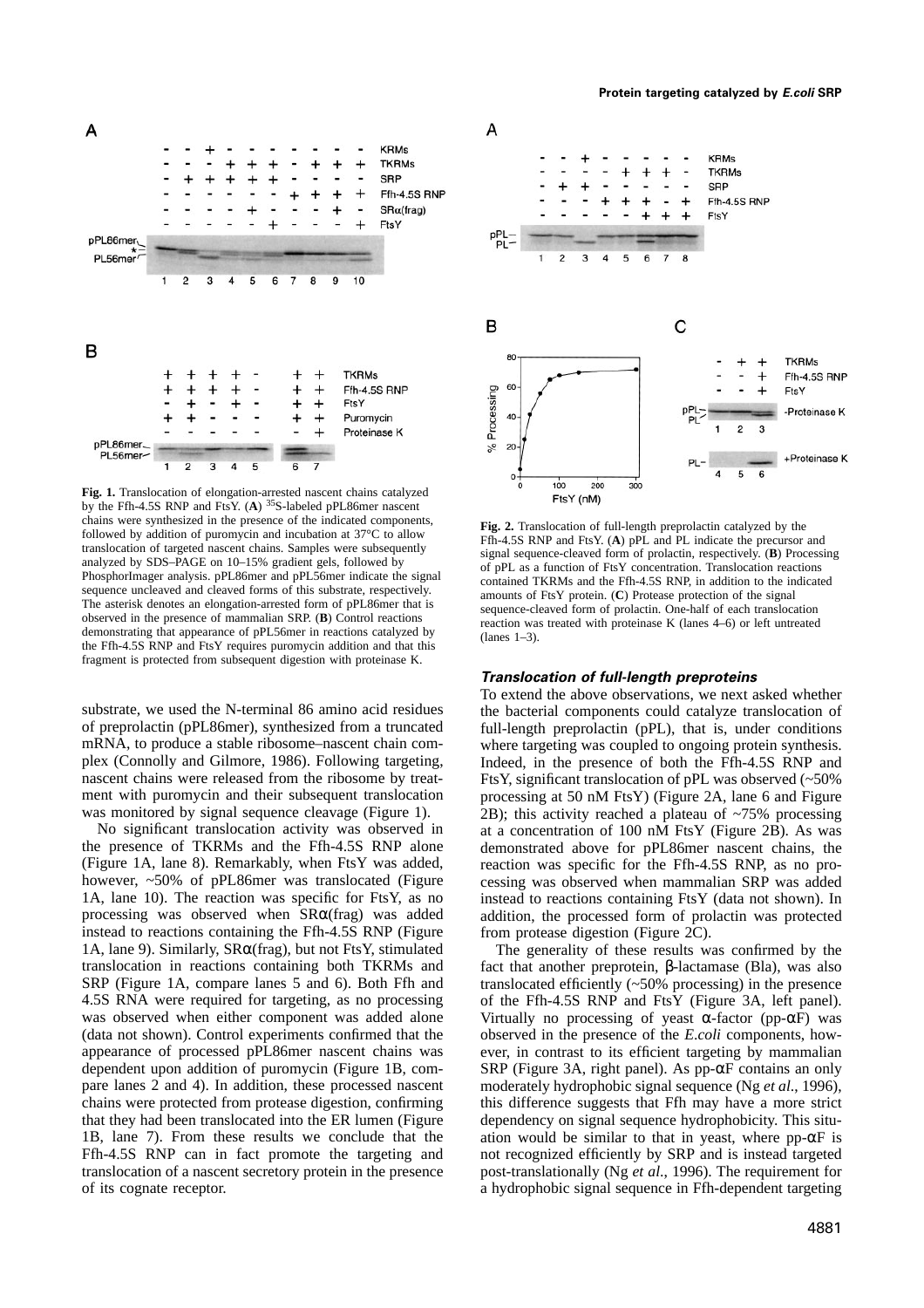

**Fig. 3.** (A) Left panel: targeting of β-lactamase, where pBla and Bla and idditional 20 min. indicate the full-length and processed forms of this protein, respectively. Right panel: targeting of  $\alpha$ -factor, where pp- $\alpha$ F denotes respectively. Right panel: targeting of α-factor, where pp-αF denotes<br>the untranslocated form and gp-αF indicates the signal sequence-<br>the untranslocated form of the protein. (B) Incorporation of<br>elayed and glycosylated f  $β$ -OH leucine into preprolactin. Nascent chains were synthesized in the presence of 12.5 mM β-OH leucine, 2.5 mM leucine, or both, as indicated. In addition, the Ffh-4.5S RNP and FtsY were present in <br>
lanes 1–4. (C) Testing the GTP requirement for translocation.<br>
pPL86mer and PL56mer indicate the unprocessed and signal sequence-<br>
cleaved form of this su

leucine (β-OH Leu), a polar amino acid analog (Walter directly by adding membranes at various times following *et al*., 1981), into the signal sequence of pPL resulted in initiation of pPL synthesis in a synchronized translation a substrate that was less efficiently translocated (Figure reaction (Figure 4A and B). We observed that the Ffh-3B, lane 3). When L-Leu was added during the reaction 4.5S RNP-catalyzed translocation was critically dependent in addition to β-OH Leu, the β-OH Leu was competed on the time of membrane addition, falling off sharply after out and Ffh-4.5S RNP-dependent translocation was fully a few minutes and approaching background levels after restored (Figure 3B, lane 4). 10 minutes. Order of addition experiments confirmed that

stably in their GTP-bound states (Miller *et al.*, 1994) and and B). act as reciprocal GTPase-activating proteins (GAPs) for In this experiment, the ability of SRP to arrest transla-



**Fig. 4.** Targeting of nascent chains by the Ffh-4.5S RNP and FtsY occurs co-translationally. (**A**) Membranes (KRMs or TKRMs, as indicated) were added at different times to synchronized translation reactions containing either SRP (lanes 1–7) or the Ffh-4.5S RNP and FtsY (lanes 8–14). A minus sign indicates that membranes were omitted from that sample. The arrow in lane 7 indicates the arrested fragment of pPL, which occurs when membranes are omitted from reactions containing SRP. Note that a corresponding fragment is not observed in reactions containing the 4.5S RNP (lane 14). (**B**) Quantitation of data from (A). (**C**) Order of addition experiment. Synchronized translation reactions were initiated in the presence of the components indicated. After 10 min, the missing component was added (lanes 3–5) and translation was allowed to continue for an

eukaryotic components, observed in the preceding experiments, strongly suggested that the Ffh-4.5S RNP and FtsY was confirmed by the fact that incorporation of β-hydroxy also targeted preproteins co-translationally. We tested this each of the components, Ffh-4.5S RNP, FtsY and TKRMs, **Targeting by the Ffh-4.5S RNP and FtsY requires** needed to be present at the start of the reaction in order **GTP** for targeting to occur (Figure 4C). In contrast, reactions Targeting requires GTP (Connolly and Gilmore, 1986) using mammalian SRP showed no significant change in using mammalian SRP showed no significant change in and, like their mammalian counterparts, both Ffh and FtsY the amount of processed prolactin during the course of contain GTPase domains, the X-ray structures of which the experiment, consistent with its ability to arrest translahave been determined recently (Freymann *et al*., 1997; tion and thereby maintain the nascent chain in a translocation-Montoya *et al.*, 1997). Furthermore, these proteins interact competent state (Walter and Blobel, 1981) (Figure 4A

one another (Powers and Walter, 1995). We therefore tional elongation was demonstrated directly in reactions determined the nucleotide specificity of the translocation that never received membranes; here no full-length preproreaction catalyzed by these components, using pPL86mer lactin was observed but rather a much smaller arrested nascent chains as a substrate. Ribosome–nascent chains fragment was produced (Figure 4A, lane 7, arrow). In were purified from exogenous nucleotides and combined contrast, no such fragment was observed in corresponding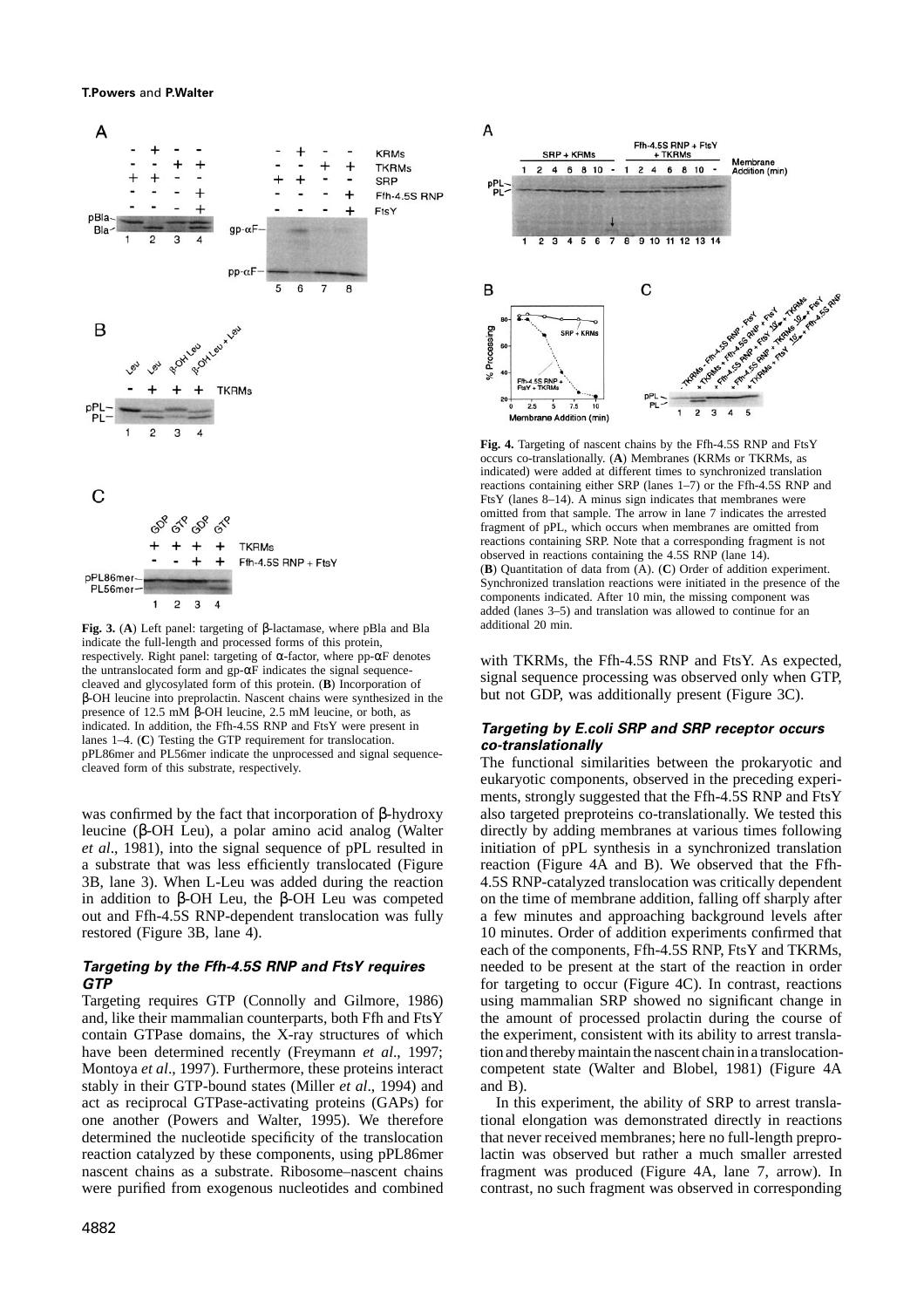

**Fig. 5.** Efficiency of translocation as a function of membrane concentration. (**A**) Standard translocation reactions contained the components indicated, including the number of membrane equivalents **Fig. 6.** Importance of the N-terminal domain of FtsY in targeting.<br> **Fig. 6.** Importance of the N-terminal domain of FtsY in targeting.<br> **Fig. 6.** Importa

mammalian SRP is consistent with the fact that the *E.coli* pelleted through a sucrose cushion to separate bound (Pellets) from particle is missing the domain comprising the 5' and unbound (Supernatants) FtsY proteins. Wes particle is missing the domain comprising the 5' and unbound (Supernatants) FtsY proteins. Western blot analysis was then 3' ends of mammalian SRP RNA that is required for carried out on the samples using a polyclonal anti  $3'$  ends of mammalian SRP RNA that is required for carried out on translational arrest (Siegel and Walter, 1985).

In a second approach, we reasoned that translocation catalyzed by the Ffh-4.5S RNP and FtsY should demon- GTPase activity in the presence of the Ffh-4.5S RNP that chains co-translationally, and that a narrow time window

of this protein where residues 48–494 were fused to the fragment (Andrews *et al*., 1989). C-terminus of GST (Miller *et al*., 1994; Powers and Walter, 1995). Interestingly, we found that this fusion **Discussion** protein was unable to substitute for full-length FtsY in promoting efficient translocation of pPL (Figure 6A, lane We have demonstrated that the Ffh-4.5S RNP and FtsY can 4). This difference was not due to the presence of the function directly in protein targeting. That the prokaryotic GST moiety, however, since simply the removal of the components can efficiently replace both mammalian SRP GST moiety, however, since simply the removal of the first 46 residues of FtsY caused a dramatic reduction in and SRP receptor in the eukaryotic *in vitro* system is very translocation efficiency (Figure 6A, lane 3). This truncated remarkable. In particular, these results suggest that the protein, termed FtsY(47-497), exhibited a stimulated molecular determinants through which these components



(A) Translocation of pPL catalyzed by the Ffh-4.5S RNP and different forms of FtsY. (**B**) GTP hydrolysis activity of the different forms of FtsY in the presence of the Ffh-4.5S RNP. The FtsY proteins reactions containing the Ffh-4.5 S RNP and only full-<br>length pPL was produced (Figure 4A, lane 14). This<br>displayed no significant GTPase activity by themselves. (C) Membrane<br>difference in behavior between the Ffh-4.5S RNP

strate a dependency on membrane concentration, because was indistinguishable from full-length FtsY (Figure 6B), the efficiency of targeting within a given time window indicating that an impaired interaction with the particle is should vary with the number of available translocation not likely to account for the observed loss of translocation sites. Indeed, we observed that as the concentration of efficiency. Instead, we found a significant difference in membranes was reduced, translocation of pPL was sig- the ability of these proteins to interact with microsomal nificantly attenuated in reactions catalyzed by the bacterial membranes; thus, whereas  $>30\%$  of full-length FtsY components (Figure 5A and B). In contrast, membrane associated with TKRMs in a sedimentation assay,  $< 5\%$  of dilution had a less severe effect in reactions using mamma- $FtsY(47-497)$  was found associated with these membranes lian SRP (Figure 5A and B). These results thus affirm the (Figure 6C, compare lanes 5 and 6). Increased translocation above conclusion that the Ffh-4.5S RNP targets nascent activity  $\langle 20\%$  processing) was observed at high concenchains co-translationally, and that a narrow time window trations (300 nM) of FtsY(47-497) (data not shown), exists for the ribosome–nascent chain complex to interact suggesting that the N-terminal domain of FtsY acts to productively with translocation sites in the membrane. increase the local concentration of receptor at the membrane but may not play a direct and indispensable role in *The N-terminal domain of FtsY is required for* **targeting. These observations are thus reminiscent of SRα,** *targeting* which is also anchored to the membrane by its N-terminal Our previous studies of FtsY function employed a version domain, yet can function less efficiently as a soluble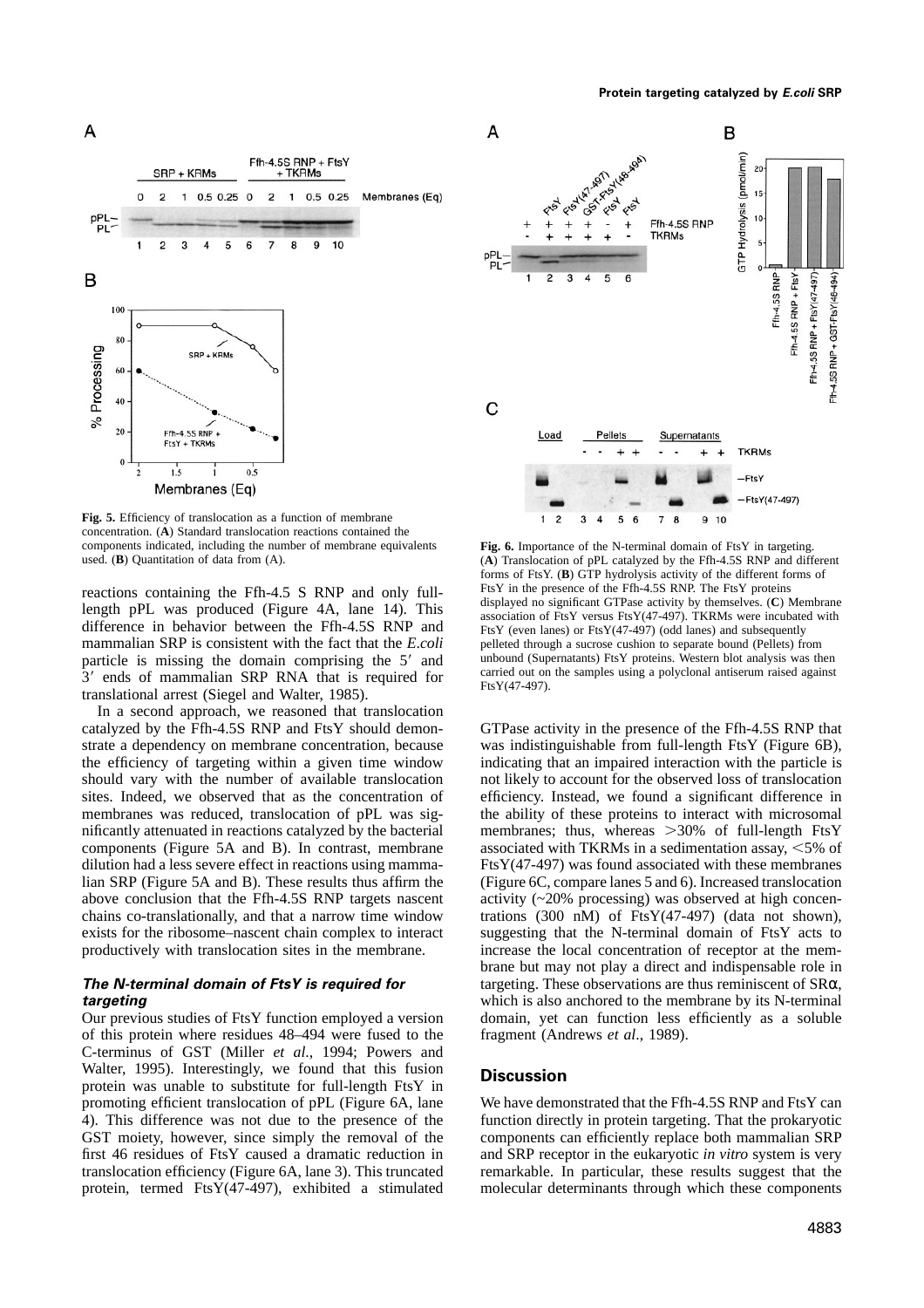interact with both the ribosome and the membrane-bound defects for a limited number of secretory proteins, *in vivo* translocation apparatus must be highly conserved through- (Poritz *et al*., 1990; Phillips and Silhavy, 1992; Luirink out evolution. Such interactions have been postulated to *et al*., 1994). One possible explanation for these observgovern the co-translational mode of protein targeting. To ations is that substrates which normally use SRP in *E*.*coli* date, however, the putative interacting surfaces of SRP can also be efficiently targeted via the well-characterized and the ribosome and of SRP receptor and the translocon post-translational pathway involving the SecA and SecB have not been defined experimentally. Our data suggest proteins (Wickner *et al*., 1991). Alternatively, it is possible that phylogenetic comparisons may provide invaluable that *E*.*coli* proteins which possess a strict requirement for tools in this quest. It remains possible, however, that direct SRP have so far escaped detection. Indeed, recent genetic interactions between the Ffh-4.5S RNP and FtsY with the analyses have revealed that several polytopic transmemribosome and translocon are dispensable. According to brane proteins require Ffh and FtsY for their proper this scenario, the Ffh-4.5S RNP and FtsY would form a membrane integration (Macfarlane and Müller, 1995; de more autonomously functioning targeting apparatus, Ffh Gier *et al*., 1996; Seluanov and Bibi, 1997; Ulbrandt *et al*., interacting exclusively with signal sequences and FtsY 1997). That these proteins often contain very hydrophobic targeting the ribosome–nascent chain–Ffh-4.5S RNP com- membrane-spanning regions is consistent with the preferplex to the membrane without interacting directly with ence by Ffh for highly hydrophobic signal sequences any translocon components. SRP and SRP receptor would (Valent *et al*., 1995) (Figure 3). then function simply to increase the local concentration SRP and SRP receptor homologs are found in all cells of signal sequence-bearing nascent chains in the vicinity examined to date, including representatives of the three of the membrane surface. In either case, our results kingdoms—eubacteria, archaea and eukaryotes (Walter demonstrate that this simplified targeting system using and Johnson, 1994; Bult *et al*., 1996). In contrast, comthese bacterial components contains the very essence of ponents mediating post-translational translocation are<br>SRP and SRP receptor function. We note, however, that restricted, SecA and SecB to eubacteria, and the Sec62/ SRP and SRP receptor function. We note, however, that the β-subunit of the SRP receptor is still present in the 63 complex to eukaryotes. The extreme evolutionary TKRM fraction as it is much less sensitive to proteolysis structural and functional conservation of SRP and the SRP than  $S R \alpha$ .  $S R \beta$  could, therefore, still play a functional receptor thus provides further support for than SRα. SRβ could, therefore, still play a functional role in the observed targeting reaction, now collaborating view that co-translational protein targeting mediated by with FtsY instead of its normal partner SRα. these components represents the ancestral mode of hand-

heterologous system was unexpected because the bacterial translational translocation is likely to be of more recent protein lacks a recognizably similar N-terminal domain evolutionary origin. As substrate proteins are fed protein lacks a recognizably similar N-terminal domain required for anchoring  $S R\alpha$  to the membrane and for the translocon while emerging from the ribosome, cointeractions with the β subunit of the SRP receptor (Young translational translocation may be intrinsically less restrict-<br>*et al.*, 1995). FtsY has instead a smaller N-terminal domain ive with regard to structural prope which contains a high proportion of negatively charged such as their tendency to aggregate or fold prematurely, residues (Gill and Salmond, 1990) and which is a con- that are detrimental to their translocation using a postserved feature among prokaryotic SRα homologues translational mechanism. (D.Freymann and P.Walter, unpublished results). We have Finally, our results are of immense practical value as found that this domain is required for efficient translocation they affirm the use of the Ffh-4.5S RNP and FtsY as a and that it acts by increasing the association of FtsY with model system for the study of SRP and SRP receptor the membrane. Consistent with these results, Bibi and function, *in vitro*. For example, now that the crystal colleagues have demonstrated recently that the N-terminal structures of the GTPase domains of both Ffh and FtsY domain of FtsY is required *in vivo* and that it facilitates are known, we are in the position to test the effects of binding of FtsY to the plasma membrane of *E*.*coli* (Zelazny structure-predicted site-directed mutants in these com*et al.*, 1997). In addition, they have found that this domain ponents within a functional context. can be replaced entirely by an unrelated membranespanning region, consistent with our conclusion that the **Materials and methods** N-terminal domain of FtsY serves primarily to increase the avidity of this protein for the membrane. The nature *Preparation of messenger RNAs*<br>of the interaction between FtsY and the membrane remains Plasmid pSPBP4, containing the coding sequence for preprolactin, was of the interaction between FtsY and the membrane remains Plasmid pSPBP4, containing the coding sequence for preprolactin, was<br>to be explored with EcoRI or PvuII to generate the template for synthetic

of SRP and SRP receptor in mediating co-translational purchased from Promega. protein targeting. These results suggest—but cannot prove<br>because of the heterologous nature of our assay—that the<br>protein expression and purification<br>purification<br>Full length FtsY and FtsY(47-497) was PCR-amplified from p The existence of an SRP-dependent targeting pathway in  $5'$ -GAT-AAC-CAT-GGC-GAA-AGA-AAA-AAA-ACG-3' and  $5'$ -GAT-<br>E.coli has been met with skepticism, primarily because AAC-CAT-GGC-CTC-TGA-ACA-AGC-C-3', respectively, and a *E*.*coli* has been met with skepticism, primarily because AAC-CAT-GGC-CTC-TGA-ACA-AGC-C-3', respectively, and a com-<br>
mon downstream primer, 5'-GAT-AAA-GCT-TAT-CCT-CTC-GGG-C-3'. as secretory mutants (Brown, 1989; Bassford *et al.*, 1991;<br>Beckwith, 1991). Furthermore, mutation or depletion of  $22b(+)$  (Novagen) where the start codon and leader sequence preceding

these components represents the ancestral mode of hand-The ability of FtsY functionally to replace  $S R \alpha$  in the ling protein substrates prior to translocation, whereas post*ive with regard to structural properties of substrate proteins,* 

to be explored.<br>
Our results demonstrate unambiguously that that the<br>
Th-4.5S RNP and FtsY can work as functional analogues<br>
Fin-4.5S RNP and FtsY can work as functional analogues<br>
Fin-4.5S RNP and FtsY can work as functi

these components results in only modest translocation the polylinker cloning site were removed by digestion with *Nde*I and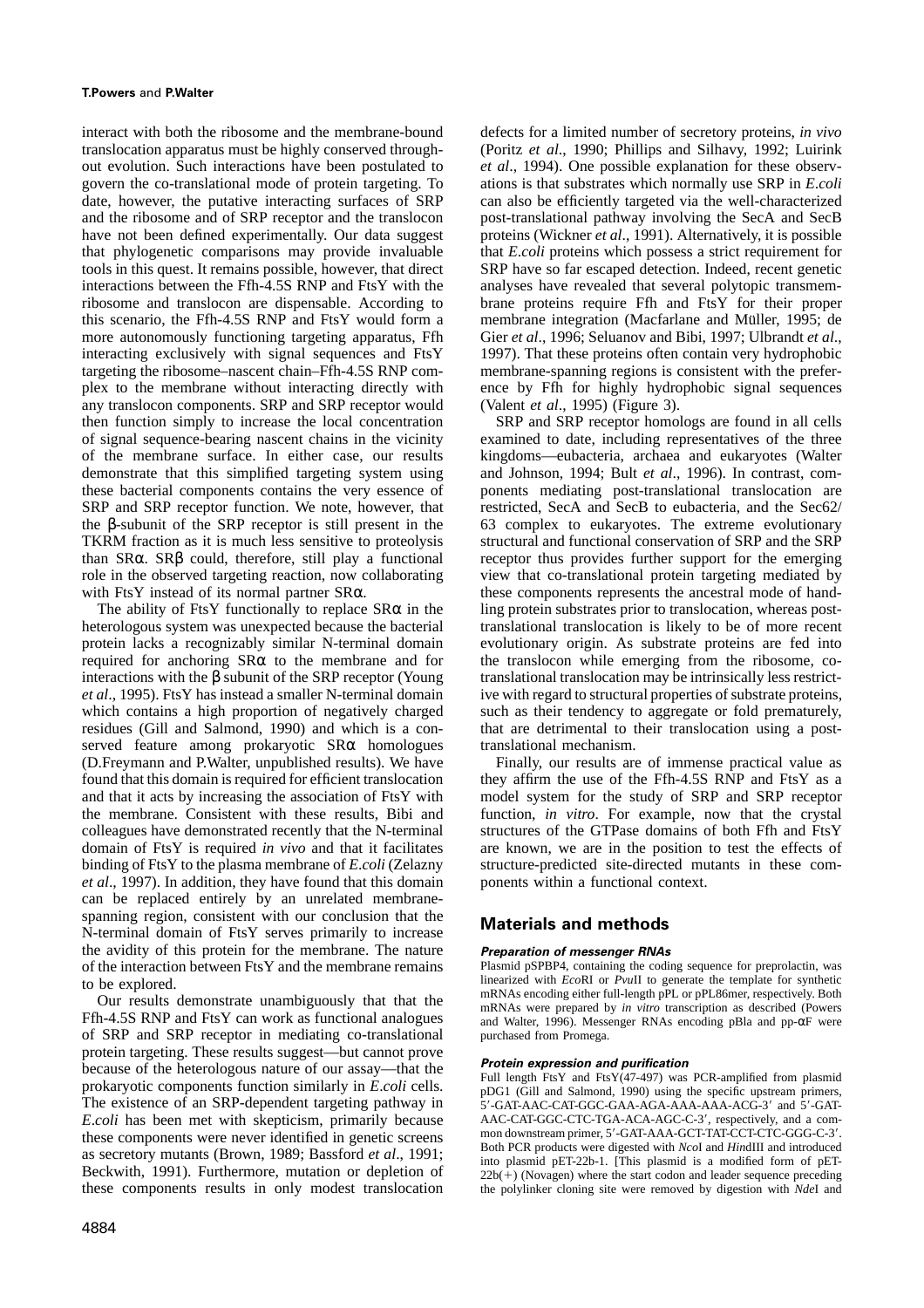*Msc*I, followed by filling in with Klenow fragment and ligation.] Proteins discussions and comments on the manuscript. This work was supported expressed from these constructs contained at their C-termini an additional by grants from the NIH (to P.W.) and from the American Cancer Society five residues from the polylinker cloning site, followed by six histidine (to T.P.). residues to facilitate purification by nickel-chelate chromatography. Both proteins were produced by overexpression in strain BL21(DE3) and purified to apparent homogeneity by column chromatography using first punned to apparent nonlogeneity by commin cinomatography using mst<br>Q-Sepharose (Pharmacia) followed by Ni-NTA–Agarose (Qiagen). The<br>Ffh-4.5S RNP and GST-FtsY(48-494) were prepared as described (Bern-

**In vitro translation and translocation assays**<br>
Salt-washed canine pancreatic microsomal membranes (KRMs) and<br>
Salt-washed canine pancreatic microsomal membranes (KRMs) and<br>
trypsin-digested membranes (TKRMs) were prepar and Gilmore, 1992). Wheat germ translation reactions (10  $\mu$ I) contained<br>
[<sup>35</sup>S]methionine and were performed as described (Strub *et al.*, 1991).<br>
Unless stated otherwise, reactions contained 0.5 µg mRNA, 2 equivalents (eq) (defined in Walter and Blobel, 1983) of membranes and 50 nM<br>
ecan of SRP receptor per equivalent<br>
comparison, KRMs contain -100 fmol of SRP receptor per equivalent<br>
comparison, KRMs contain -100 fmol of SRP receptor

**Nucleotide requirement for targeting**<br>
PPL86mer ribosome–nascent chains were synthesized and separated<br>
ppPL86mer ribosome–nascent chains were synthesized and separated<br>
freymann, D.M., Keenan, R.J., Stroud, R.M. and Wal

**GTP hydrolysis assay**<br>
GTP **hydrolysis assay**<br>
GTPase reactions were conducted by combining purified Ffh-4.5 RNP<br>
and Biobel,G. (1982b) Protein translocation across<br>
and FisY (100 M acch) for 20 min at 25°C in buffer con

**Binding FtsY to microsomal membranes**<br>
Two eq of TKRMs were combined with 50 nM FtsY or FtsY(47-497)<br>
in 10 µl of buffer containing 50 mM TEA, pH 7.5, 2.5 mM Mg(OAc)<sub>2</sub>,<br>
150 mM KOAc, 1 mM DTT for 30 min at 25°C. Samples

We are grateful to J.Nunnari for discussions and for constructing pET-22b-1 and to P.Peluso and D.Freymann for their help with the GTPase assay using malachite green dye. We thank E.Bibi for communication structure of the NG-domain of the receptor of the signal recognition and members of the Walter laboratory for particle of *E.coli* (FtsY). Nature, 385, 365 of results prior to publication and members of the Walter laboratory for

- Ffn-4.5S RNP and GS1-Fts Y(48-494) were prepared as described (Bern-<br>stein *et al.*, 1993; Miller *et al.*, 1994). The elastase fragment of SR $\alpha$  for a two-step mechanism involved in assembly of functional signal [SR $\alpha$ 
	-
	-
	-
	-
	-
	-
	-
	-
	-
	-
	-
	-
	-
	-
	-
	-
	-
	-
	-
	- *Nature*, **297**, 647–650.
- **Acknowledgements** Miller,J.D., Bernstein,H.D. and Walter,P. (1994) Interaction of *E.coli* Ffh/4.5S ribonucleoprotein and FtsY mimics that of mammalian signal recognition particle and its receptor. *Nature*, **367**, 657–659.
	- Montoya,G., Svensson,C., Luirink,J. and Sinning,I. (1997) Crystal structure of the NG-domain of the receptor of the signal recognition